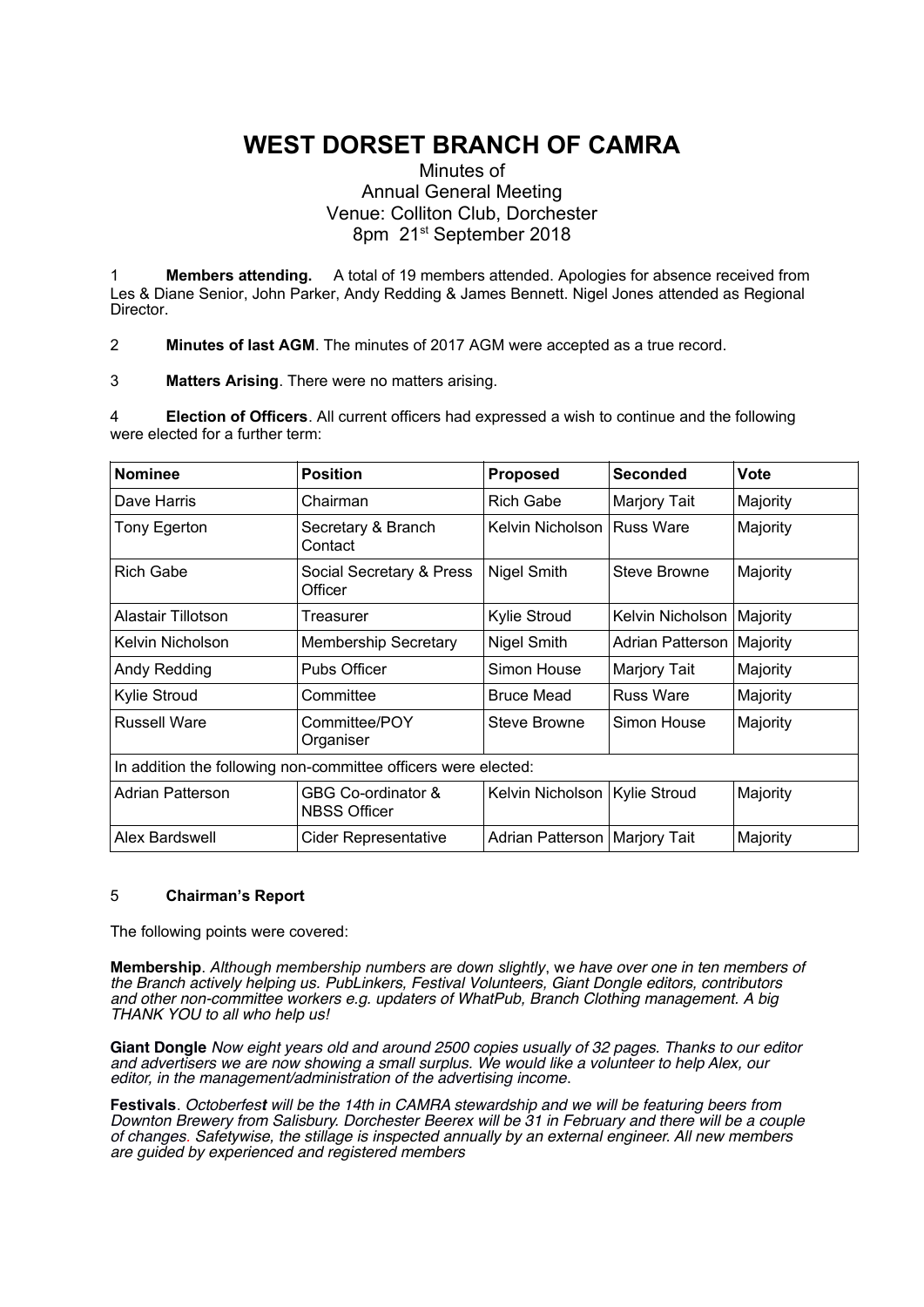**Pub Competitions** We now have competitions for Pub of the Year, Cider pub of the Year and Pub Garden of the year under the guidance of Russ Ware. I'd like to thank Russ for doing this. Nominations for next round Pub of the Year and GBG entries are now open

**Trips to breweries, festivals etc**! We have kept up the momentum of CITA events as well as maintaining our regular programme. We have also had a couple of additional informal local events published for members to join -thanks to Bruce Mead and Simon House for this. There have been some excellent minibus/coach trips and also out of area trips by train.

**Discounts for members** This continues to be a very dynamic situation. You will all have seen changes over this year as pub after pub review their offerings. We will try and keep you informed as things change. You can help by letting us know via "pubnews@camrawdorset.org.uk" so we can share the information

**Pub News** *Dave gave a run down of the significant pub changes in the last 12 months.*

## *A full copy of Dave's report is available on request to the Secretary or at the 2019 AGM*

## 6 **Treasurers Report**.

Alastair presented his annual financial statement. Takings from Octoberfest were slightly down, and Beerex slightly more. Dongle production cost were breaking even. £5000 had been donated to CAMRA HQ. The report was accepted unanimously.

## 7 **Membership Report**

*Kelvin reported that membership stands at 669. This is 6% down from last year but that was the highest figure ever for the branch. Both annual beer festivals have seen more local members joining.*

## 8 **Beer Scores & GBG Co-ordinators Report**.

*Adrian provided a summary of the GBG selection, Beer Scoring and Whatpub status so far. The GBG selection meetings in December and January were well attended and members were reminded that nominations for the 2020 GBG should be submitted before December. The secretary had copies of the 2019 GBG for sale to members at the meeting.*

*Nearly 5000 scores for branch pubs were submitted in the year, slightly down on last year. A list of average scores for the past 12 months was circulated. (sheets should be handed back at the end please).*

*Adrian and Tony are keeping Whatpub as up-to-date as possible. Will members please feedback any changes they notice to a pub as soon as possible. This specially includes changes to external appearance as some photos are over 5 years old now.*

#### 9 **Social Activities**

*Rich gave a run down of activities throughout the year such as visits to Poole Beer Festival, Maltings, Bradford on Avon and the Purbecks.. The CITA (CAMRA in the Area) meetings continued, providing much needed scores for the NBSS. These have been supplemented this year by small CITA meetings organised by Bruce Mead and Simon House*

#### *A full copy of Rich's report is attached.*

#### **10 Cider Update**

Alex reported that the Woodman in Bridport is our branch cider POY. There are now 18 cider producers in Dorset, all of which seem to be doing well. There will be 18-20 ciders at Octoberfest, with 6 from Dorset.

#### **11 Beerex Update**